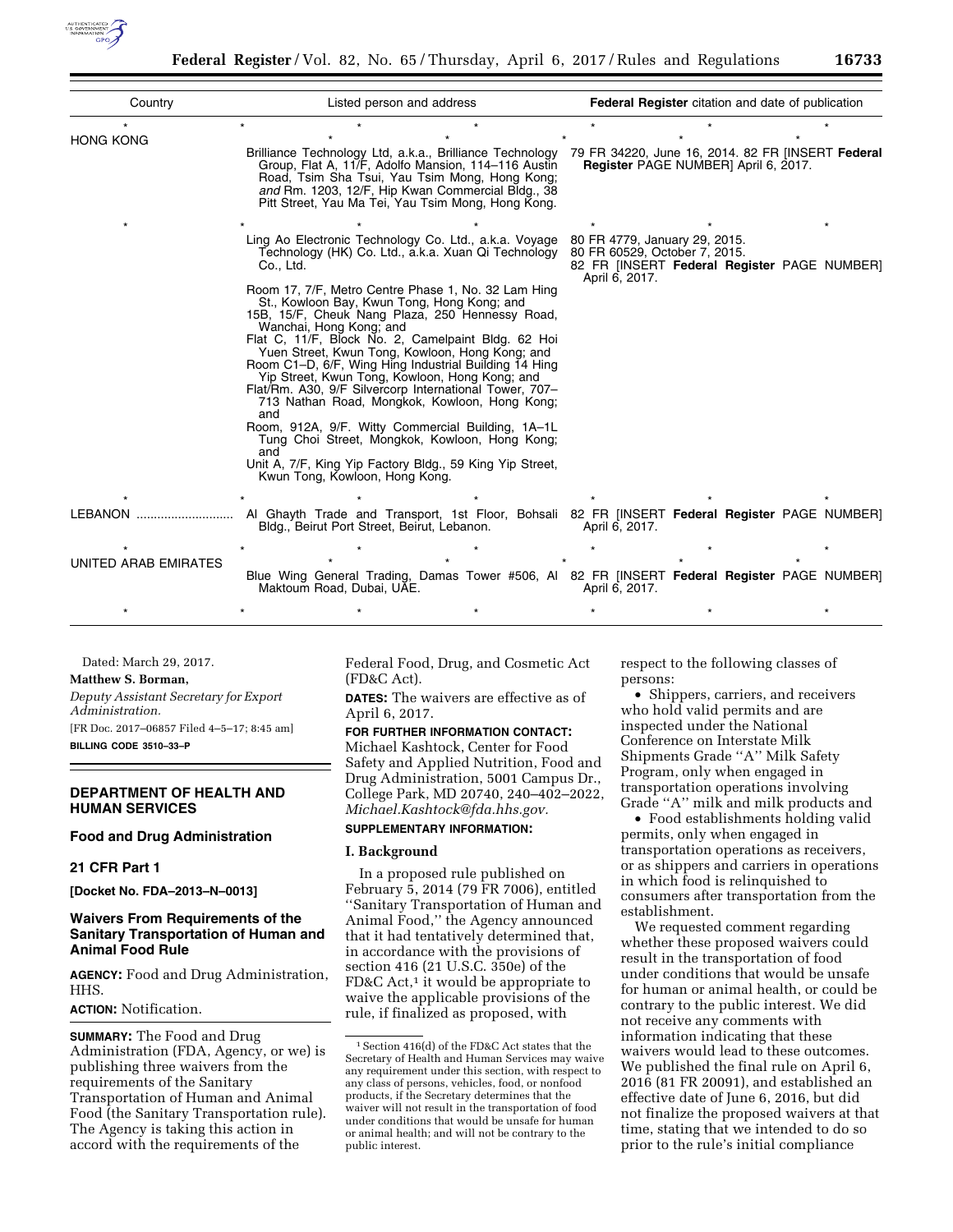date of April 6, 2017 (81 FR 20091 at 20106). We are finalizing these waivers through this notification. These waivers are effective upon publication of this notification. In the final rule, we also stated that we would discuss, in a subsequent notice, our thinking on comments we received asking us to consider publishing an additional waiver for transportation operations for molluscan shellfish for entities that hold valid State permits under the National Shellfish Sanitation Program (NSSP) (81 FR 20091 at 20106).

In response to the proposed rule, we did receive comments requesting that we modify or expand the scope of these waivers beyond that which we discussed in the proposed rule. We received information from an organization representing institutional foodservice establishments that provided details about the operational practices of these establishments relevant to the scope of the proposed waiver.

We have evaluated the comments and information that we received to determine whether we should modify any of the waivers. We have modified the language of the waivers to clarify their applicability only to businesses subject to the requirements of 21 CFR part 1, subpart O. We have made a clarification to the Grade ''A'' milk waiver to specify that it applies to the transportation of bulk and finished Grade ''A'' milk products. We have also made clarifications to the food establishment waiver to better express the types of businesses within its scope, and to incorporate established definitions in 21 CFR 1.227 to describe the food establishments for which this waiver is available. We have also revised the language of this waiver to make clear that it applies to receiving and delivery operations of a food establishment that are part of the normal business operations of the establishment. In addition, we have modified the language of the food establishment waiver to recognize that State or local authorities may vary in the methods they use to authorize establishments to operate. We have included our analysis of these comments as a reference to this notice (Ref. 1). We also are making this document available at *[https://](https://www.fda.gov/Food/GuidanceRegulation/FSMA/ucm383763.htm) [www.fda.gov/Food/](https://www.fda.gov/Food/GuidanceRegulation/FSMA/ucm383763.htm) [GuidanceRegulation/FSMA/](https://www.fda.gov/Food/GuidanceRegulation/FSMA/ucm383763.htm) [ucm383763.htm.](https://www.fda.gov/Food/GuidanceRegulation/FSMA/ucm383763.htm)* 

In addition, we have evaluated comments we received asking us to consider publishing an additional waiver for certain transportation operations for molluscan shellfish performed by persons that hold valid State permits (meaning that they are appropriately certified) under the NSSP.

Participants in the NSSP include agencies from shellfish producing and non-producing States, FDA, the Environmental Protection Agency, the National Oceanic and Atmospheric Administration, and the shellfish industry. Under international agreements with FDA, foreign governments also participate in the NSSP. The purpose of the program is to promote and improve the sanitation of shellfish (oysters, clams, mussels, and scallops) moving in interstate commerce through Federal/State cooperation and uniformity of State shellfish programs. The NSSP uses as its basic standard the Guide for the Control of Molluscan Shellfish (GCMS), which incorporates a Model Ordinance and related materials (Ref. 2). The Model Ordinance provides readily adoptable standards and administrative practices necessary for the sanitary control of molluscan shellfish. Provisions of the GCMS and the NSSP address several aspects of the transportation of molluscan shellfish in interstate commerce including requirements for conveyances, containers used for holding product during transportation, sanitation and temperature control. Through their participation in the NSSP and membership in the Interstate Shellfish Sanitation Conference, states have agreed to enforce the Model Ordinance as the requirements which are minimally necessary for the sanitary control of molluscan shellfish.

The GCMS, and the state regulations modeled after it, specify that every shellstock shipper, *i.e.,* a dealer who grows, harvests, buys, or repacks and sells shellstock (live molluscan shellfish in the shell) shall be certified by a State shellfish control authority or its designated agents. Furthermore, when any requirement of the NSSP is violated, the shipper could be subject to decertification.

We have determined that waiving the requirements of part 1, subpart O, with respect to shippers, loaders, carriers, and receivers who are appropriately certified and inspected under the NSSP, would not result in the transportation of food under conditions that would be unsafe for human or animal health and would not be contrary to the public interest. Specifically, we have determined that shippers, loaders, carriers, and receivers who are appropriately certified and are inspected under the NSSP, and transport molluscan shellfish in vehicles that are permitted, or otherwise appropriately licensed by the State NSSP certification authority, by

complying with requirements that are based upon those set forth in the GCMS, are using sanitary transportation practices to ensure that molluscan shellfish are not transported under conditions that may render such products unsafe.

In accordance with the requirements of section 416 of the FD&C Act, by this notice we are waiving the following persons from the applicable requirements of the Sanitary Transportation rule:

• Businesses subject to the requirements of part 1, subpart O, that hold valid permits and are inspected under the National Conference on Interstate Milk Shipments' Grade ''A'' Milk Safety Program, only when engaged in transportation operations involving bulk and finished Grade ''A'' milk and milk products.

• Businesses subject to the requirements of part 1, subpart O, that are permitted or otherwise authorized by the regulatory authority to operate a food establishment that provides food directly to consumers (*i.e.,* restaurants, retail food establishments, and nonprofit food establishments as defined in 21 CFR 1.227), only when engaged in transportation operations as: Æ

 Receivers, whether the food is received at the establishment itself or at a location where the authorized establishment receives and immediately transports the food to the food establishment;

 $\circ$  shippers and carriers in operations in which food is transported from the establishment as part of the normal business operations of a retail establishment, such as:

• Delivery of the food directly to the consumer(s) by the authorized establishment or a third-party delivery service or;

• delivery of the food to another location operated by the authorized establishment or an affiliated establishment where the food is to be sold or served directly to the consumer(s).

• Businesses subject to the requirements of part 1, subpart O, that are appropriately certified and are inspected under the requirements established by the Interstate Shellfish Sanitation Conference's NSSP, only when engaged in transportation operations involving molluscan shellfish in vehicles that are permitted by the State NSSP certification authority.

These waivers are effective upon publication of this notification. The issuance of these waivers is deregulatory in nature because they lessen the burden imposed on shippers,